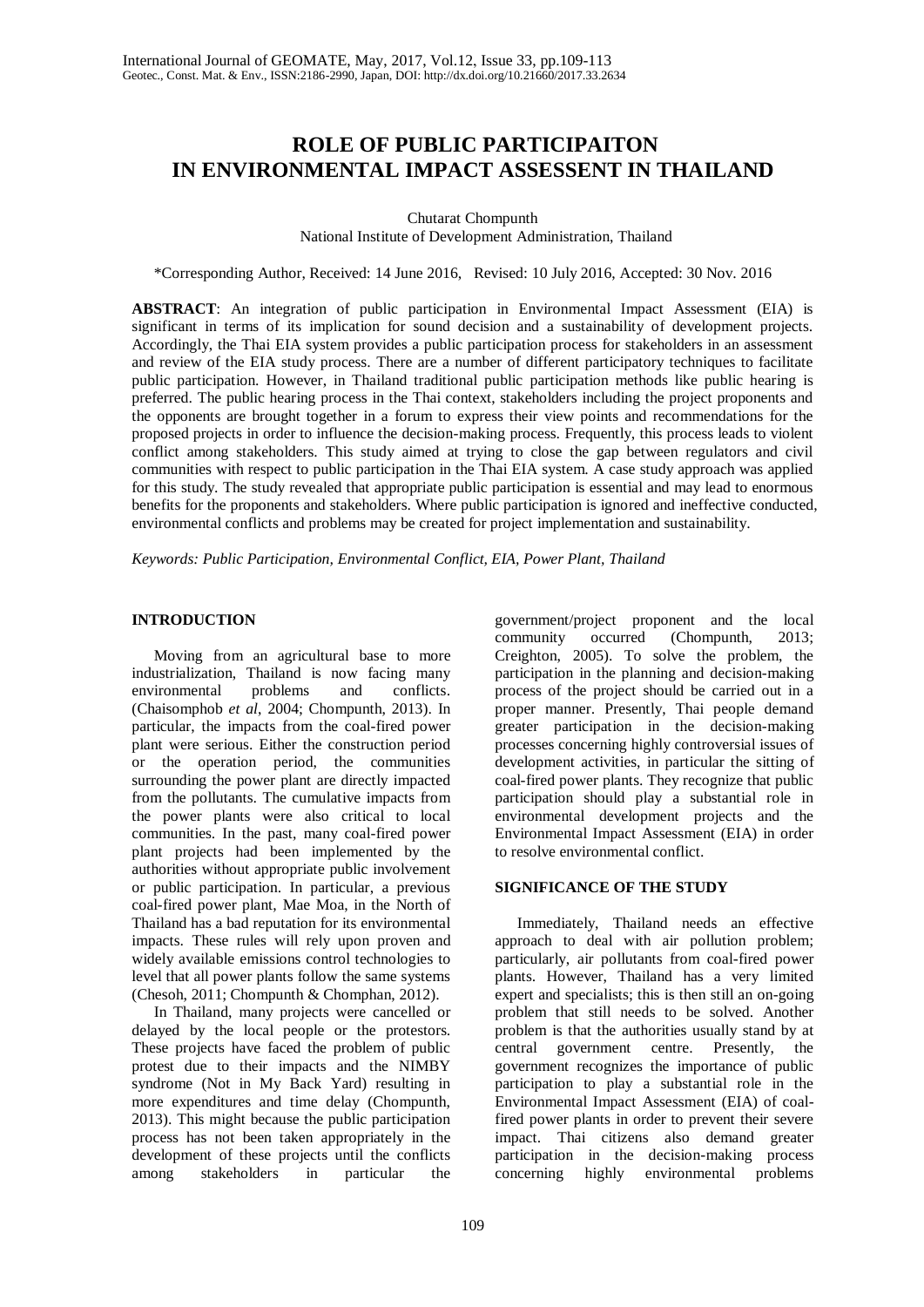(Chompunth, 2013).

To deal with environmental conflict issue, Thai government encourages the public to involve in preserving and conserving the environment though many mechanisms, in particular legal framework. Thus, public participation in EIA process is expected to be an effective tool to solve these environment impacts and conflicts from the power plants. This study aims to identify the problems of enhancing public participation in solving environmental conflict in EIA process and to investigate strong and weak points of the EIA system in Thailand. A case study of the Khao Hin Son Coal-fired Power Plant Project was studied and analyzed. Finally, recommendations on how to enhance public participation in environmental conflict resolution in the Thai context are presented.

#### **METHODOLOGY**

#### **A case study approach Controversy of the Case Study: The Khao Hin Son Coal-fired Power Plant Project**

In this study, qualitative approach was applied to examine the current state of EIA of power plant projects and adequacy of public participation in the EIA system. The case study approach is chosen as a key research strategy to explain and conduct an in-depth study of a public participation process in the EIA system in Thailand. In-depth interview and documental reviews were employed to collect data. Stakeholders who or played important roles in the public participation process were identified and interviewed. In this study, key informants were people who have specific knowledge and experience about the studied issue, a public participation process. Indeed, there was no clear sampling frame or list of the members of these stakeholders groups, government organisations, project proponents, NGOs, and academics and experts. The samples of target groups in this study are summarised in Table 4.2.

Additionally, snowball sampling was used throughout the data collection process to make interviews with key affected citizens and stakeholders combined with other approaches as a way to contribute a potential network of interviewees. Initially identified participants were asked to recommend other people who also played an important role in the participation process of the project and met the selection criteria.

The secondary data were collected from relevant source including publications, substantive document on public participation, government publications, conference proceedings, research,

books and journals.

#### **RESULTS AND DISCUSSION**

#### **Lesson from the Case Study: The Khao Hin Son Coal-fired Power Plant Project**

The Khao Hin Son coal-fired power plant is one of a large-scale project in Thailand which having significant environmental impacts and conflicts with a high level of controversy among stakeholders. According, the Khao Hin Son coalfired power plant is appropriate to investigate how, in Thai experience, a public participation program in managing environmental conflict did not succeed. Accordingly, the Khao Hin Son coal-fired power plant is suitable to be examined how public participation process in managing environmental conflicts did not succeed since the project is having conflicts with a high level of controversy among stakeholders.

The villagers protesting against the construction of a coal-fired power plant claimed that the EIA report was conducted without appropriate public participation. They claimed that the authority, the Office of Natural Resource and Environmental Policy and Planning (ONEP), approved the EIA study even though the company had not held public hearings or conducted a health impact assessment study as required by law, Section 67 of the 2007 constitution. However, the officer claimed that the office had considered the EIA report cautiously and the study complied with all legal requirements.

The protestors also believed that the power plant would cause massive environmental and social impacts. Importantly, the affected people did not trust the environmental monitoring and mitigation program of the project and still opposed the project. The local communities did not believe that the project's monitoring programmes could control any impacts to the environment from its operation. They believed that the government and the project owner were not honestly attempting to solve their problems and did not pay attention to their concerns. Thus, the Khao Hin Son power plant project was delayed and conflicts among stakeholders still exist. Similarly finding is found in the study of Tippett et al. (2005). The study found that mistrust has severed impacts to public participation in the EIA process. A lack of trust among stakeholders could hinder effective public participation and lead to conflict among stakeholders.

#### **Public Participation in EIA in Thailand**

The EIA process is an essential component of environmental legislation in many countries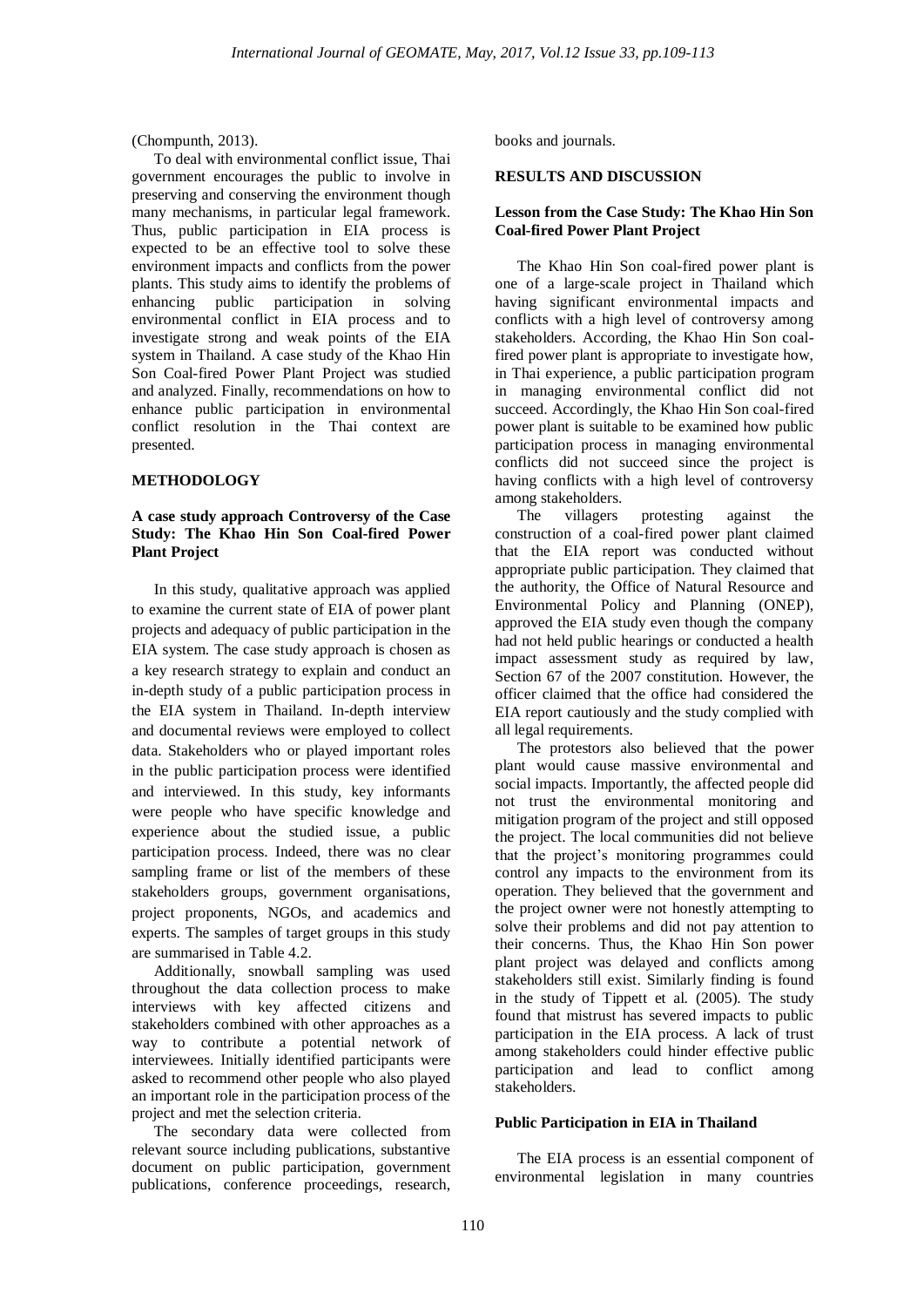including Thailand (Harding, 1998). In Thailand, public participation is required to be held in three main stages of the EIA process including screening, scoping, and EIA review. However, public participation as part of the site evaluation and selection processes, which are arguably sub-stages, is not compulsory and this potentially leads to conflict among stakeholders. This might be because project sitting has always been a key issue that created problems for project implementation in Thailand. Indeed, there were several factors that contributed to the conflicts, but the fact that people who lived near the proposed site did not know or have a chance to participate at the beginning stage of the project implementation, in particular the site selection process, is viewed as a key factor that caused the problems (Nuntavarn & Vajanapoom, 2011). Indeed, public participation must be integrated in all steps.

Although the EIA process was established more than 30 years in Thailand, it is still controversial; many developers regard EIA as an undesirable barrier, some seek to avoid the EIA process, and also some government administrators in charge of EIA view the process as a heavy burden. Moreover, political and financial support for EIA study is low in many developing countries, and environmental agencies are practically powerless compared with economic development agencies. Two key reasons for poor quality of EIA reports are lack of qualified environmental experts, and insufficient time and money (Ogunlana et al., 2001), and Thailand is no exception in this regard.

A coal-fired power plant is cited as one of the largest sources to particulate pollution, ozone, and global warming. In this case, the affected villagers claimed that hazardous air pollutions emitted by coal-fired power plant could influence environmental quality and health on local, regional, and continental scales. One research participant claimed that "Their air pollutions blow across state lines into states thousands of miles away". The protesters said they did not want the power plant in their communities as they feared environmental impacts, particularly air and water pollution. One villager claimed that, "if the coal-fired power plant is established, it may result in the acid rain that will damage agriculture and cause mercury and heavy metal contamination in the air and food chains".

The villagers protesting against the construction of a coal-fired power plant in Chachoengsao called for a revised environmental impact assessment report of the project. They claimed that the existing report was conducted without appropriate public participation. The authority, the Office of Natural Resource and

Environmental Policy and Planning (ONEP), approved the EIA study even though the company had not held public hearings or conducted a health impact assessment study as required by law, Section 67 of the 2007 constitution. One project opponent said that "The project's EIA has been done without appropriate public participation". A coordinator of a network monitoring the impact of the power plant also stated that "This means the EIA study does not cover all well-rounded information". However, one officer claimed that the office had considered the EIA report cautiously and the study complied with all legal requirements.

Many scholars have commented on ineffective public participation process in Thailand on environmental issues and, particularly in the EIA process (Chompunth, 2013; Ogunlana et al., 2001). The draft EIA does not have to be released to the public, public comments are not asked for, and, critically, the government does not have to officially respond to public concerns. The EIA review is made by the authority in charge of the EIA approval only. Local expert panels and local administrative organization officers are not authorized to take part in the process. Usually after the EIA report is sent to the authority for review, the public could not get access to it. Moreover, the EIA reviewers themselves are not experts in all areas, they work under pressures of time limits.

Clearly, public participation in the EIA process is crucial, particularly in Thailand. Weak public participation and unsatisfied communication produce many limitations, both legally and in practice, and result in limited knowledge and uneven distribution the project information to the local community. Finally, then the local communities distrust the EIA report and violent protests have been happened, like in this case.

### **Public participation as a conflict management approach**

In Thailand, public participation is a key component of the government's administration. The requirements for public participation in Environmental Impact Assessment system have been promoted noticeably by the 2007 Thai Constitution. Public participation is also granted The Official Information Act, and many clauses in the environmental legislation. However, the current status of public participation in environmental impact assessment in Thailand has not been effectively implemented. Thai government prefers a top-down approach to handle environmental conflicts and this lead. There are many limitations to these laws, both legally and in practice. Within these laws and regulations, the public right to information is often subject to the judgment of the government officials in charge. In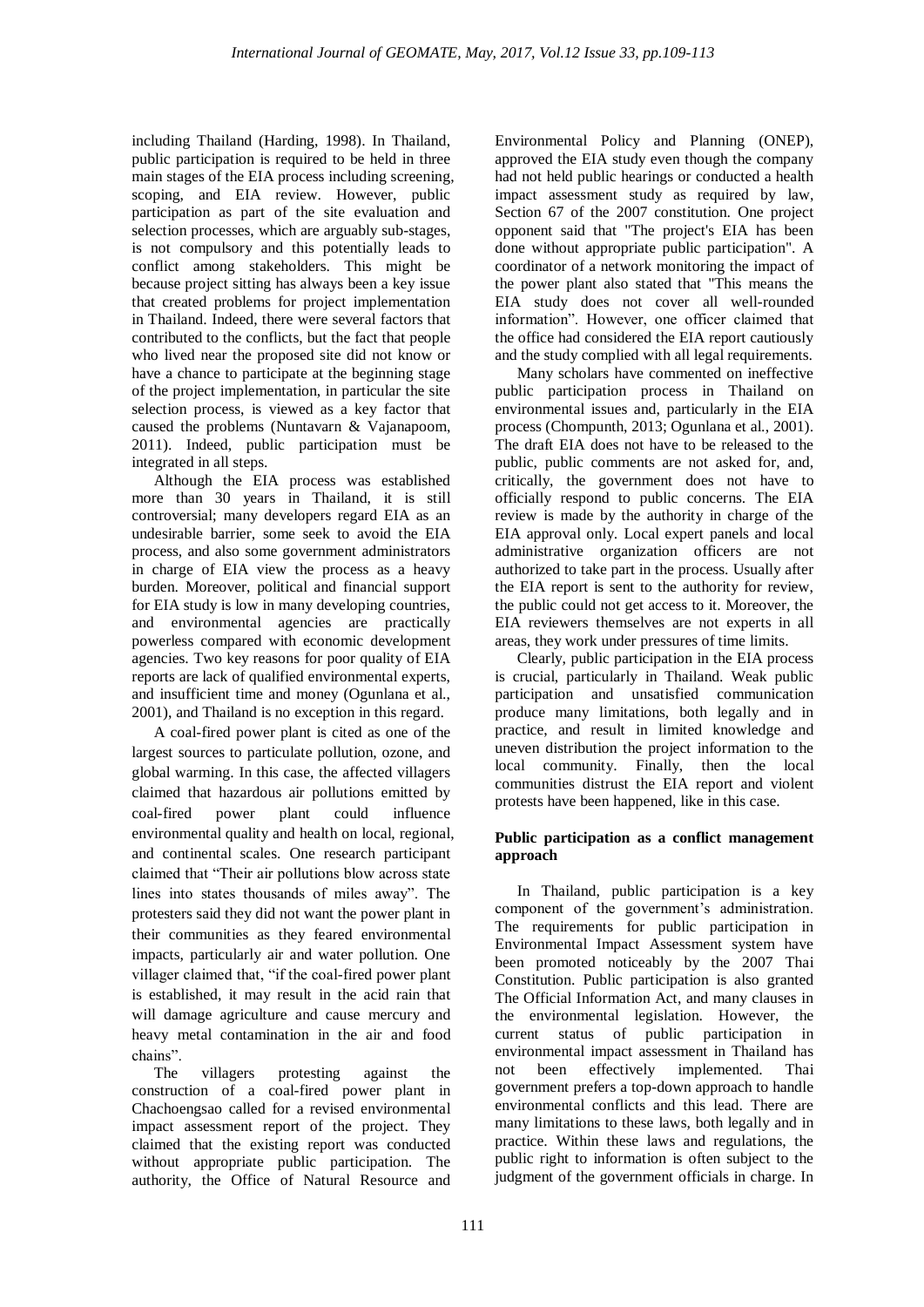this case, it was found that public participation of Thai citizens did not comply with a real concept of public participation; direct impacted people in the project did not have an opportunity to be informed and express their views from the very beginning and their concerns were not appropriately influence the decision.

From the case study, it could be seen that the implementation of public participation in Thailand is now reaching an impasse. Many stakeholders, in particular the impacted communities, were reluctant to participate in many participatory forums provided by the government or the developer. Many public hearings or other activities were ignored by affected groups. The protestors did not accept them because they believed that these activities, particularly public hearing should have been processed before the decision-making process was completed. The Khao Hin Son coalfired power plant is obviously demonstrated for the problem of lack of appropriate public participation in the right stage. Moreover, many mega development projects in Thailand cause conflict because the location of the proposed project had already been selected. In this case, land was already selected for proposed project without informing local people. There is no alternative for the public. Only the chosen location of the project is introduced and presented to the public during the hearing forum.

Public participation in the EIA process is important. Without the public being participated there is too much of a tendency to hide things, which can eventually lead to corruption and conflict among stakeholders (Persson, 2006). Keeping the EIA study (or related documents) secret completely defeats the purpose of the EIA system. This can especially be a problem where the local communities are adversely impacted. Particularly in this case study, violent protests have been set up.

Although public participation process is possible to express a government's willingness to share all perspective with stakeholders, in many cases in Thailand, public participation has been simply employed to ratify a decision that had already been made (Chompunth & Chomphan, 2012). Furthermore, despite public participation arrangements, to accept these programs does not mean that the final outcomes of participation processes will be accepted and influenced the authority's final decision.

A significant problem is that when opportunities to be involved are distorted and blocked by political structures and processes, affected people may employ direct action to increase their level of participation and power (Thanh & Lefevre, 2001). In Thailand, this direct action is often resulted in direct violence. The

foregoing consideration and finding are fully supported by this case study. Similarly, Stampe's (2009) and Vantanen and Marttunen's (2005) studies found that trust was closely related to openness and transparency. If trust is lacking, the public then are difficult to see the decision is transparent and led to protest and antagonism among stakeholders. When the stakeholders did not trust each other, conflict was likely to be more aggressive. One academic suggested that, "to deal with this issue, the developers should provide effective mechanism such as call centres or hotlines to respond to the public complaints and concerns. Thus, the developer could take prompt action to alleviate the problem".

Importantly, in Thailand, the public has a limited role in the monitoring process, including either the constructing or operating stages. Indeed, the project proponents should be provided assurances over the running and maintenance of the power plant in order to increase the public's confidence that the project is of good quality with social, health and environmental soundness. Otherwise, it will be difficult to get support from the public. This is because the participation of local people and NGOs in monitoring the operational impacts of a project can lead to the early identification of environmental and social problems, and can increase public acceptance. Importantly, public participation must be continued throughout the project to prevent failure of the power plant's operation.

## **CONCLUSION**

Enforcement of the EIA requirements is a compulsion. Having an appropriate review and approve a project's EIA report could help reduce the conflicts among stakeholders. However, mitigation of industrial air pollution, particularly from the coal-fired power plant, is not only the responsibility of the developers, but it also involves the diverse stakeholders including the government, experts, local communities and NGOs to participate in brainstorming of finding the desirable and accepted alternatives for air pollution abatement. Effective monitoring should be based on constant public participation. The government needs to ensure that the public could access to monitoring center information of the project. The authority and the developer need to get a variety of viewpoints from the affected citizens, particularly different ideas how to improve environmental quality, suggestions and comments. If this kind of two-way communication with society is ensured, it will help not only to increase the efficiency of monitoring problems, but also involve the public into active participation in environmental problems, air pollution management in particular.